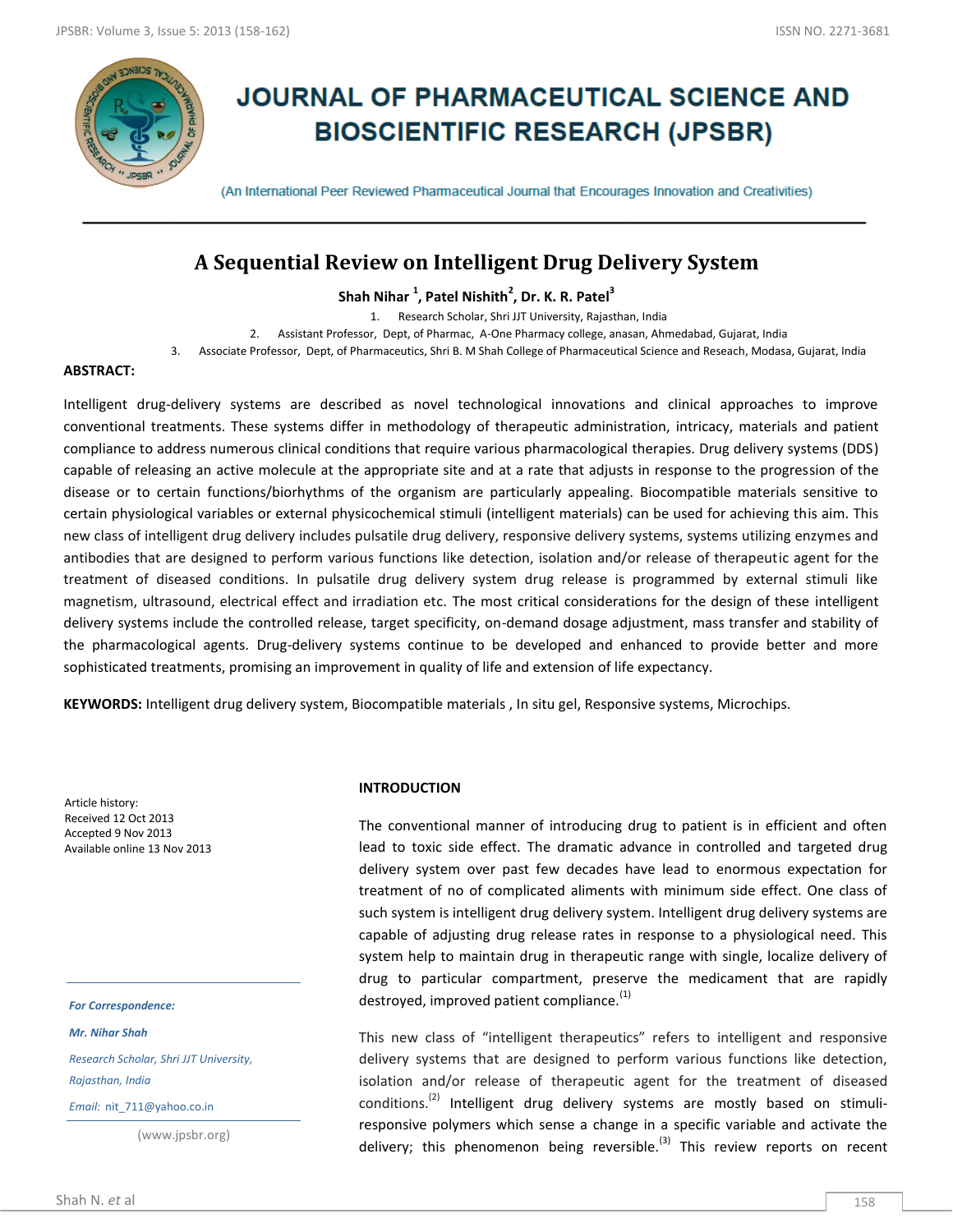advances in the development of open-loop and closed-loop control systems based on stimuli-responsive polymers and their applications in the drug delivery field as pulsatile and self-regulated devices.<sup>(4</sup>



# **It senses the signalcaused by disease (SENSOR FUNCTION)**



# **Then act to release the drugin direct response (EFFECTOR FUNCTION)**

**Figure 1** Mechanism of Intelligent Drug Delivery System

# **1. Single Unit Capsular System**

Single unit systems are mostly developed in capsule form. The lag time is continued by a plug, which gets pushed away by swelling or erosion, and the drug is released as a pulse from the insoluble capsule body.

**Pulsincap®** system is such a delivery in which a water insoluble body containing the drug formulation is closed with a swellable hydrogel and plugged (insoluble but permeable & swellable) at open end. Upon contact with, gastrointestinal fluid or dissolution medium the plug swells pushing itself out of the capsule after a lag time. For rapid release of water insoluble drug effervescent or disintegrating agents are added.

# **2. Pulsatile Delivery by Osmosis**

This system consists of a capsule coated with a semi permeable membrane. Inside the capsule is an insoluble plug consisting of osmotically active agentand the drug formulation.This system shows goodin vivo and in vitro correlation in humans.

**The Port®System** is a representative that consists of a gelatincapsule coated with a semi permeable membrane(e.g., cellulose acetate) housing an insoluble plug(e.g., lipidic) and an osmotically active agent along with the drug formulation.

**Pulsatile Delivery by Solubilization** (Erosion of Membrane)

These systems are based upon a drug reservoir surrounded with a soluble or erodible barrier layer that dissolves with time and the drug releases at once after the lag time.

**Time Clock**® system consists of solid dosage form coated with lipid barriers such as carnauba wax and beeswax along with surfactants like polyoxyethylene sorbitan monooleate represents such a delivery.

When this system comes in contact with the aqueous medium the coat emulsifies or erodes after the lag-time depending on the thickness of coat. The lag time of system is independent of the gastrointestinal motility, pH, enzyme and gastric residence.

# **3. Pulsatile Delivery by Rupture of Membrane**

These systems are based upon a reservoir system coated with a rupturable membrane. The outer membrane ruptures due to the pressure developed by effervescent agents (or) swelling agent. Citric acid and sodium bicarbonate is incorporated as effervescent mixture in tablet core coated with ethyl cellulose.

When system comes in contact with water it produces carbon dioxide gas, which exerts pressure and after a lag time the membrane ruptures and rapid release of drug occurs.

A reservoir system with a semi permeable coating is proposed especially with drugs with high first pass effect in order to obtain in vivo drug pattern similar to the administration of several immediate release doses crosscarmellose sodium, sodium starch glycolate or low substituted hydroxyl propyl cellulose were used as swelling substances, which results in complete film rupture followed by rapid drug release. The lag time is controlled by composition of outer polymeric membrane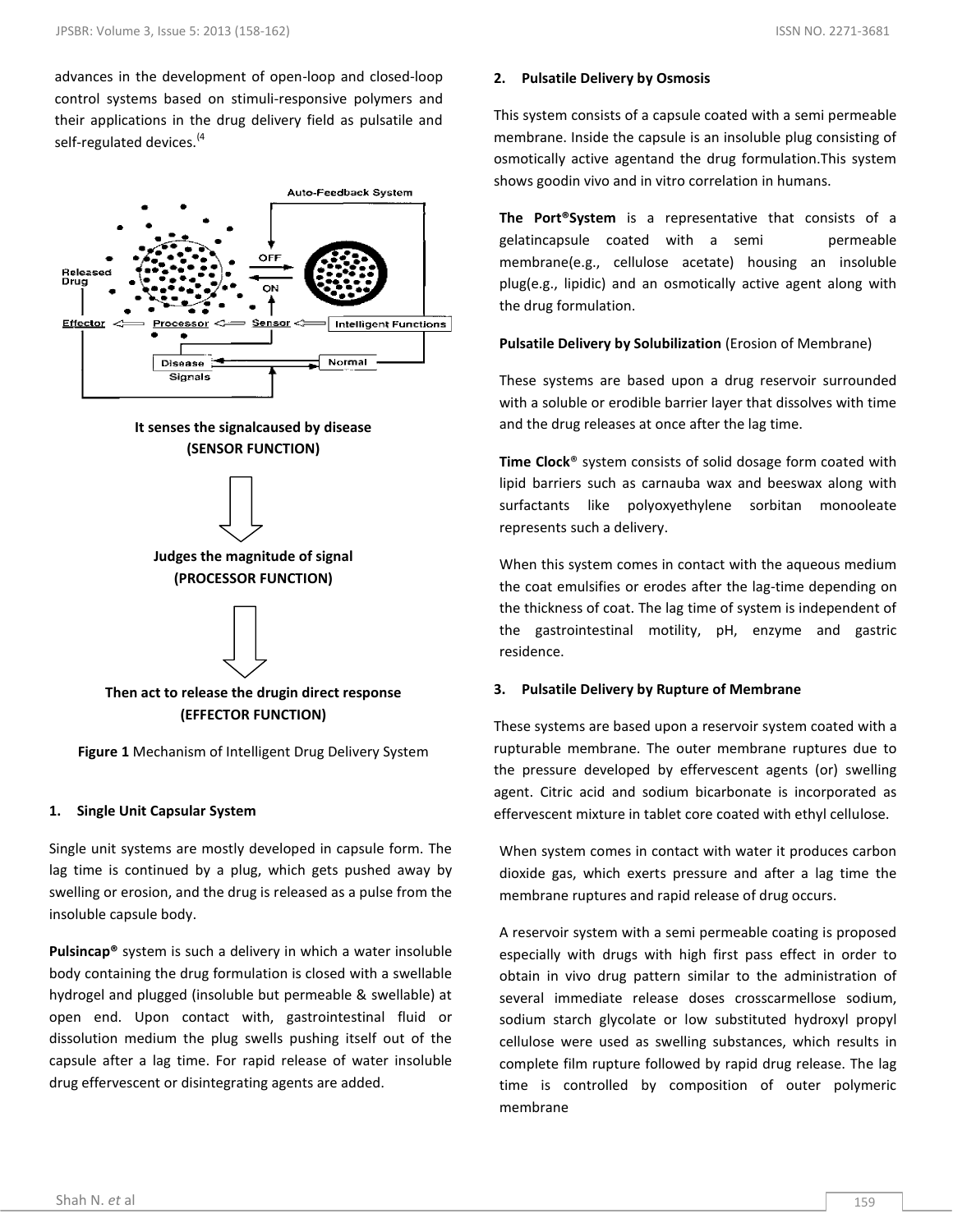#### **4. Electrically Regulated Systems:**

These systems exhibits drug release under the effect of an applied electric field due to action of an applied electric field on rate limiting membrane or directly on the solute thereby controlling its transport across the membrane..

Electric field-sensitivepolyelectrolyte hydrogels have been developed for use in solute permeation control, artificial muscles and actuators utilizing their swelling-deswelling behavior.

#### **5. Photoresponsive Systems:**

Photoresponsive gels change their physical or chemical characteristics reversibly upon exposure to photoradiation.

A photoresponsive polymer consists of a photoreceptor usually a photochromic chromophore and a functional part. The photochromic molecules capture the optical signal and subsequent isomerisation of the chromophores in the photoreceptors converts it to a chemical signal.

Phase transition in polymer gels is induced by visible light and the mechanism proposed was directheading to the network polymer response to the light.

#### **6. Ultrasonically Modulated Systems:**

The feasibility of ultrasonic-controlled polymeric delivery systems in which release rates of substances can be repeatedly modulated externally.

Both Non-erodible as well as Bio-erodible polymers can be used for the preparation of drug carrier matrices.

The bioerodible polymers: polylactide, polyglycolide, poly(bis(p-carboxyphenoxy)alkane anhydrides and their copolymers with sebacic acid.

The bioactives used:- p- aminohippurate, p-nitroaniline, insulin and bovine serum albumin.

On exposure to ultrasound an enhanced polymer erosion and drug release occurs. The response of system to the ultrasonic triggering is rapid (within 2 min) and reversible in nature.

#### **7. Magnetically Modulated Systems:**

This approach involves incorporation of magnetic beads in elastic polymers. It has been shown that when oscillating magnetic field is applied, more drug will be released.

Insulin and other macromolecular bioactives can be continuously released by embedding them in a carrier like ethylene vinyl acetate copolymer (EVAc).

Another system utilizing EVAc-protein matrices containing magnetic beads exhibit enhanced releases rates when placed in oscillating magnetic field.

# **Classification of intelligent drug delivery system**



#### **RESPONSIVE SYSTEMS:**

- $\checkmark$  pH Sensitive Systems
- $\checkmark$  Thermoresponsive Systems
- Inflammation Responsive Systems
- $\checkmark$  Glucose and Other Saccharide Sensitive Systems
- $\checkmark$  Ionic Cross linking In Situ Gelling System
- $\checkmark$  Enzymatic Cross linking In Situ Gelling System

## **SYSTEMS UTILIZING ENZYMES:**

Urea Responsive Delivery Systems Glucose Responsive Insulin Delivery Morphine Triggered Naltrexone Delivery System

## **SYSTEMS UTILIZING ANTIBODY INTERACTIONS:**

This approach has proposed antibody mediated release of contraceptive agent.

The β subunit of Human Chronic Gonadotropin (HCG) is grafted on to the surface of the polymer, which in turn is exposed to antibodies to  $β$  –HCG. The appearance of HCG in the blood (indication of pregnancy) will cause release of contraceptive drug as HCG competes for the polymer bound antibodies to HCG and initiates the drug release.

Another reversible antibody system for controlled release of Ethinyl Estradiol (EE):- EE stimulates biosynthesis of sex hormone binding globulin (SHBG). It has been observed that high serum levels of EE stimulates the production of SHBG, which increases the concentration of SHBG attached to the polymer surface and reduces the EE release rate.

automatic increase in EE release rate.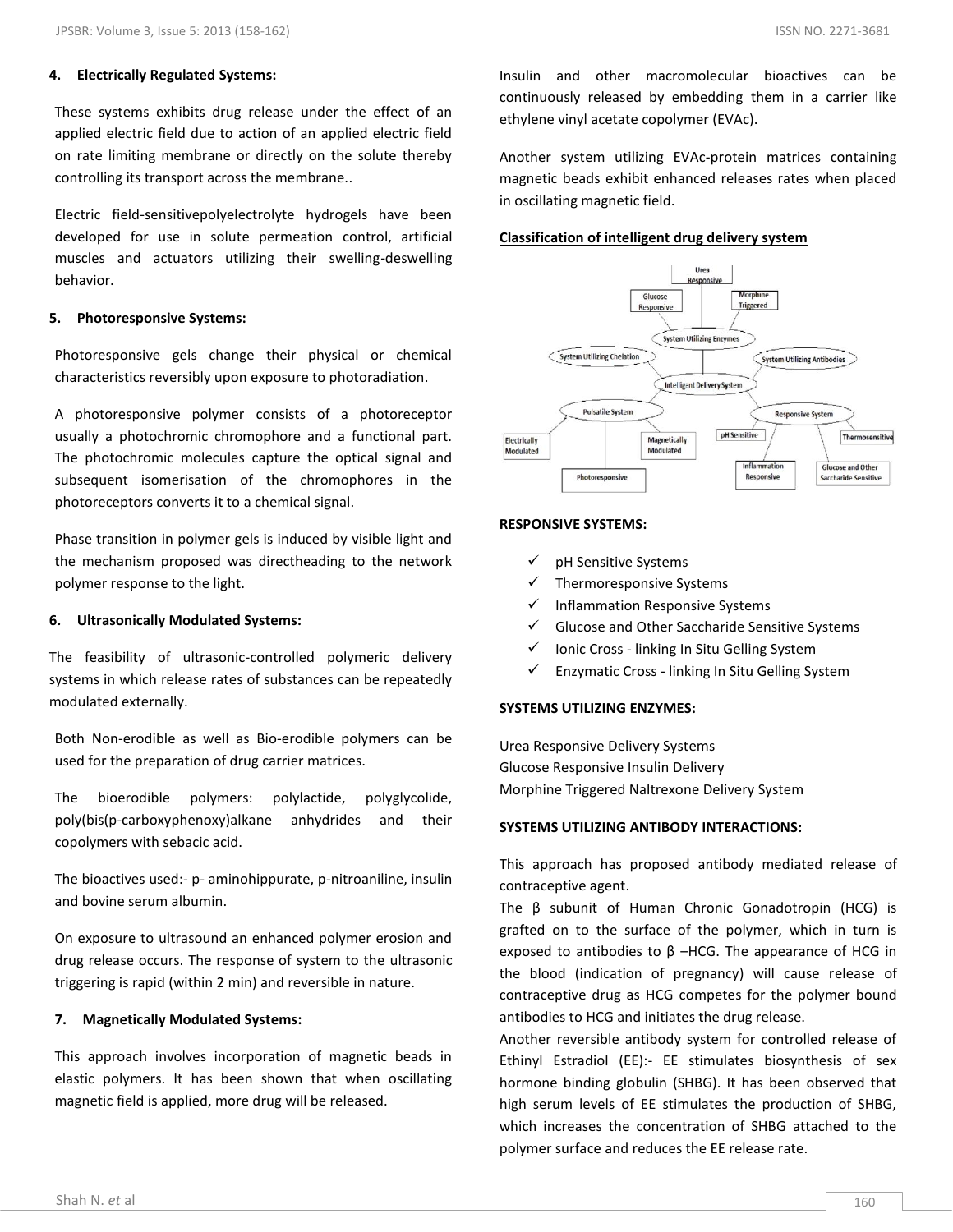# **SYSTEMS UTILIZING CHELATION:**

These include some antibodies vis-à-vis chelates used for treatment of metal poisoning.

The concept is based on the property of metals to accelerate the hydrolysis of carboxylate or phosphate esters and amides. Tagging of the chelator to a polymer chain by a covalent ester or amide link prevents its premature loss by excretion and reduces its toxic effects.

In the presence of specific ion, the bound chelating agent forms a complex followed by metal accelerated hydrolysis and subsequent elimination of the metal chelate.

# **TAILOR - MADE MEDICINE:**

Scientific achievements have had an immeasurable influence on the uses of innovative biopharmaceuticals and methods in medicine. These breakthrough discoveries have contributed to an irreversible change in the perception and use of diagnostics in contemporary treatment of many illnesses.

Today, in addition to the well-established types of physical and chemical examination and our growing understanding of biochemical processes occurring in the body, we now have at our fingertips state-of-the-art diagnostics and therapies based on the molecular pathomechanisms of illnesses.

A gradual change is occurring in the treatment strategies that have been used for years, based on the format: specific pathogenic factor pathogenesis illness.

Although the discovery of specific pathogens revolutionized medicine in the 19th and 20th centuries, making it possible to create pharmaceuticals essential to treat certain illnesses, generally improve health, or extend patients' lives, nowadays more attention is being paid to the lower than expected success of those medications. Their efficacy tends to fall between 25–62%. Such variation may result from different, difficult to predict responses to the same therapy within a population of patients with the same illness, hence in cases that are seemingly the same.

# **MICROFABRICATED DRUG DELIVERY SYSTEMS:**

Microelectronic devices have become integral part of our lives. They are present in our automobiles, cellular phones and computers. Here we discuss application of microfabrication technologies to the development of devices for the controlled release of drugs. Possible applications include micromachined silicon membranes to create implantable biocapsules for the immune isolation of pancreatic islet cells as a possible treatment for diabetes and sustained release of injectable drugs needed over long time periods. The use of micro technology to tailor the size, shape, reservoir number,

reservoir volume, unidirectional openings and surface characteristics of the drug delivery vehicle in conjunction with appropriate surface chemistry is potentially influential in the area of controlled release. The development of microneedles for transdermal drug delivery came about as an approach to enhance the poor permeability of the skin by creating microscale conduits for transport across the stratum corneum. To fabricate microneedles, a deep reactive ion etching process is commonly used. In this process, a chromium masking material is deposited on to silicon wafers and patterned into dots that have a diameter approximately equal to that of the base of the desired needles. When placed in the reactive ion etcher, the wafers are exposed to carefully controlled plasma off luorine and oxygen, which causes a deep vertical, etch and slight lateral under etching. The regions on the wafer that are protected by chromium remain and eventually form the microneedles. Etching is allowedto proceed until the masks are undercut and fall off,leaving behind an array of silicon spikes.

#### **RECENT ADVANCES:**

#### **INSULIN PUMP:**

The ultimate goal of insulin treatment in diabetes mellitus is to control the blood glucose level and prevent or stabilize long term diabetic complications.

Administration of insulin through subcutaneous injection is currently the major therapy of diabetes. Two or three injections are required a day to maintain the normal blood glucose level. Because this method is burdensome and invasive to living organisms, the patient's situation would not be good regarding the quality of life.

Therefore, An insulin pump constructed with polymer materials has been studied. Wang developed an insulin reservoir consisting of silicone rubber, which releases insulin stored inside by generation of a pressure gradient by compression.

Segmented polyurethane (SPU)can be used as an elastic material for preparation of the insulin reservoir. For enhancement of insulin permeability and biocompatibility, a novel copolymer composed of 2-methacryloyloxyethyl phosphorylcholine (MPC) and 2-EthylHexyl Methacrylate (EHMA)can be designed. Addition of the MPC polymer to other polymers enhances the biocompatibility to the original polymer.

Two main mechanisms are generally involved in under delivery events: insulin aggregation in the pump insulin pathway and